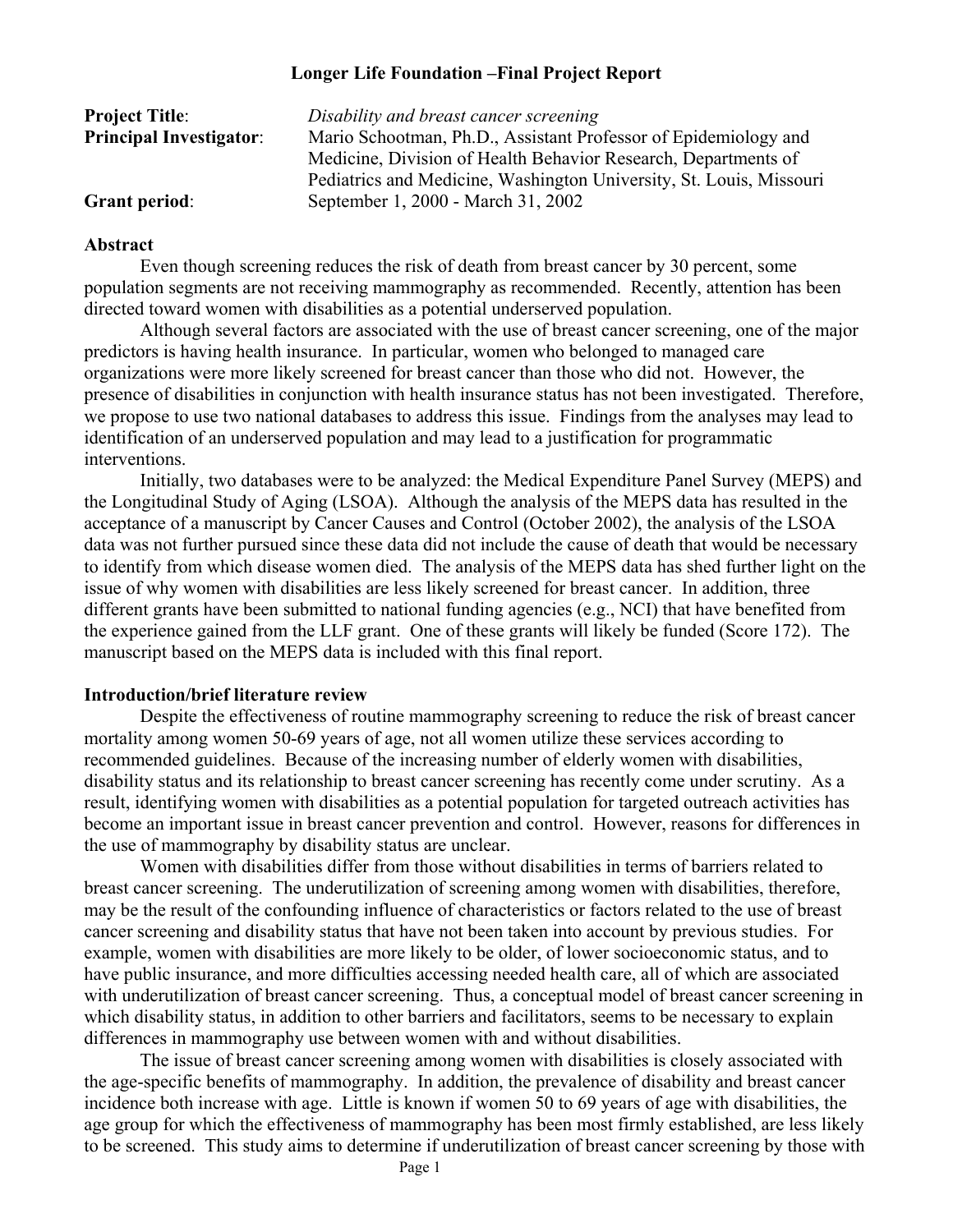long-term or short-term disabilities can be explained by a variety of factors within our conceptual framework, looking specifically at three age groups – 40 and older, 50-69, and 70 and older.

#### **Methods**

We used the MEPS household questionnaire, which includes sections on demographic characteristics, health conditions and health status, health care utilization, charge and payment information, employment and income, health insurance, and interview administration. The set of households selected for the 1996 MEPS is a subsample of those participating in the 1995 National Health Interview Survey (NHIS). Two definitions of disability were included in the study: limitation in activities of daily living (ADLs) and limitations in instrumental activities of daily living (IADLs). A single question asked about how long it had been since the woman's last mammogram. For the current study, we classified women as having had a mammogram within one year preceding the interview in contrast to having had a mammogram more than one year ago or never having had a mammogram.

A modified form of the Anderson behavioral model, frequently applied in utilization studies, was used to create five groups of factors, namely external environment (census region, urban-rural residence), predisposing characteristics (race, age, marital status, and educational attainment), enabling resources (poverty level, health insurance status, having a usual source of care, and number of officebased doctor visits), need (being without needed health care), and personal health practices/preventive care (having a recent blood pressure check). Disability status was added to this model and consisted of limitation in activities of daily living and limitations in instrumental activities of daily living. This conceptual model is aimed at identifying potential reasons for the disparity in breast cancer screening that has previously been found between persons with and those without disability.

#### **Results**

*The following results are an excerpt of the findings that are described in the manuscript titled "Identifying factors associated with disability-related differences in breast cancer screening" that has been accepted for publication by Cancer, Causes, and Control in October, 2002.* 

Overall, 49.7 percent (95% CI:  $47.8 - 51.5$ ) of women reported having a mammogram within one year preceding their interview in 1996. Crude odds ratios showed that women with long-term limitations in their ADLs or IADLs were less likely to be screened for breast cancer compared to those without such limitations. These associations remained while controlling for possible confounders and were observed among women age 40 or older, those 50-69, and among women 70 years of age and older.

### **Discussion**

*The following are an excerpt of the discussion of the findings that are described in the manuscript titled "Identifying factors associated with disability-related differences in breast cancer screening" that has been accepted for publication by Cancer, Causes, and Control in October, 2002.* 

We observed in the unadjusted and adjusted analyses that women with long-term disabilities were less likely screened for breast cancer during the past year, while those with short-term limitations were not (except those 50-69 years of age with limitations in the IADL). The factors that were included in the conceptual model to explain this underutilization did not serve to explain the difference in mammography use by disability status. Future research should focus on identifying reasons for underutilization of breast cancer screening among women 50 years of age or older, and especially among women 50-69 years of age for whom screening has been shown to be beneficial in terms of reduced risk of mortality from breast cancer.

### **Next steps**

During the extension period, we have analyzed data collected from a nationally representative survey of nearly 3,000 women age 40 and older. This survey was conducted by Dr. Brownson of Saint